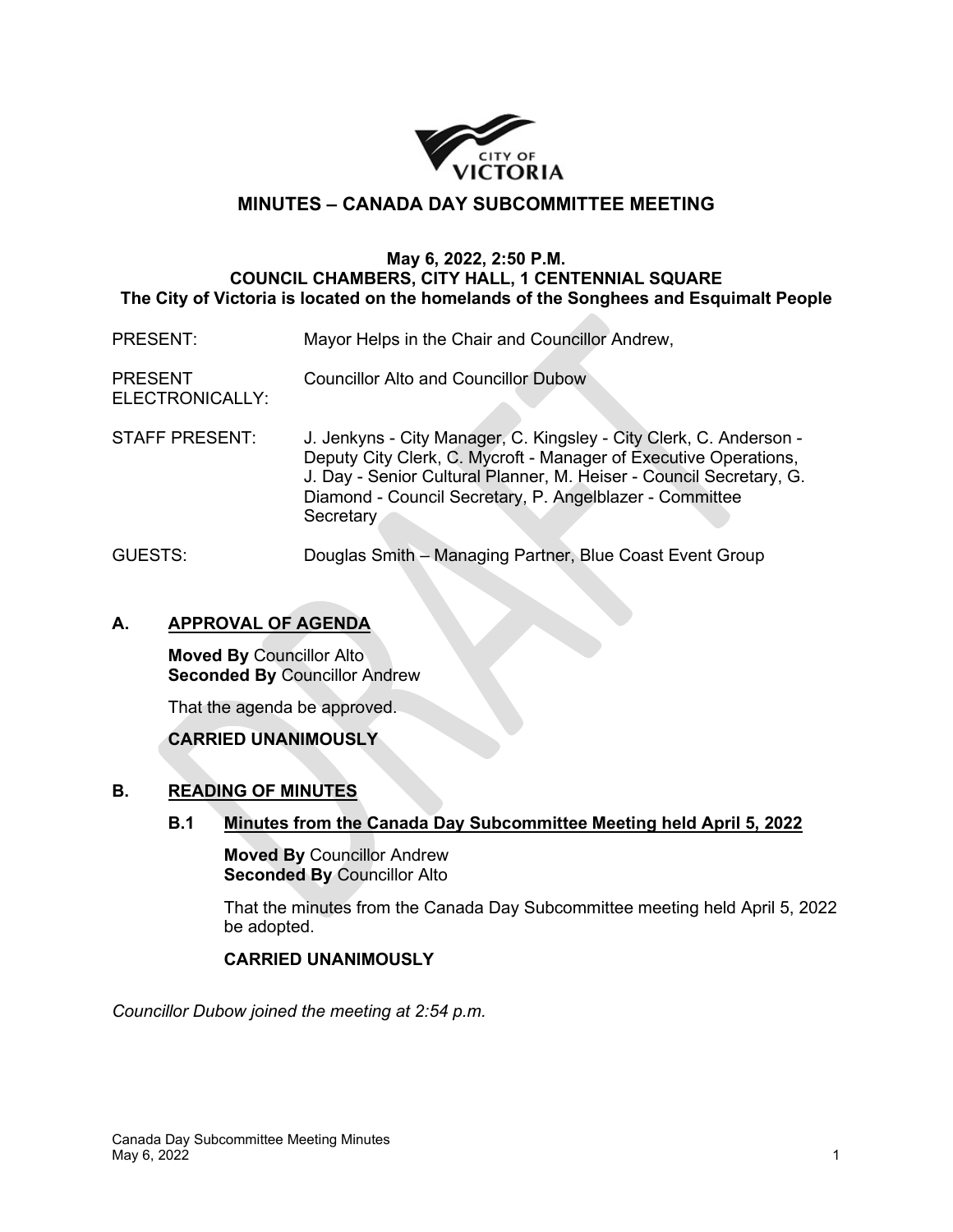### **D. NEW BUSINESS**

#### **D.1 Canada Day 2022 - Planning Discussion**

#### **D.1.1 Canoe Protocol**

Committee received a verbal update from the Mayor regarding a planned Canoe Protocol Event in partnership with the Songhees First Nation.

### **D.1.2 Accessibility**

*Committee discussed the following:*

- *Ensuring accessibility for event attendees and participants*
- *Availability of accessible washrooms*
- *Receiving accessibility concerns from the public*
- *Planned cost-sharing arrangement with the Ska/Reggae Festival*
- *Upcoming media releases regarding the event*
- *Financial pressure from rising inflation*
- *Securing additional sponsorships*
- *Inclusion of a green waste management and recycling plan*
- *Connecting with the Diverters Foundation*

*Councillor Andrew left the meeting at 3:18 p.m.*

**Moved By** Mayor Helps **Seconded By** Councillor Dubow

That the Canada Day Subcommittee recommend that Council authorize the use of 900 Wharf Street lot for Ska Fest to enable a collaboration and cost-sharing arrangement for event-related infrastructure.

### **CARRIED UNANIMOUSLY**

*Committee discussed the following:* 

- *Additional food truck opportunities*
- *Receiving artist suggestions from the public and community groups*
- *Booking interpreters for the festivities*